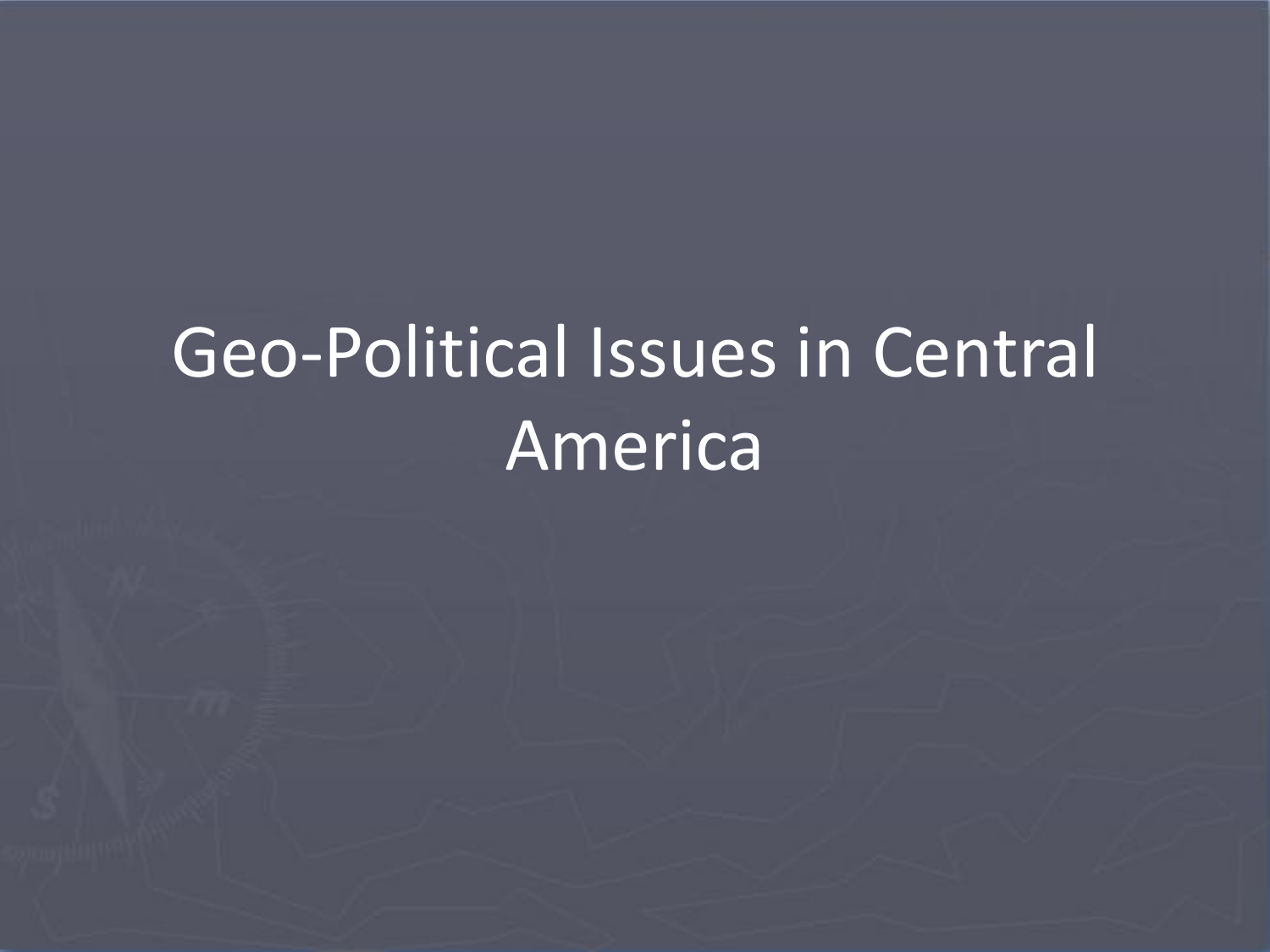#### Monroe Doctrine at Work

• In 19<sup>th</sup> Century the United States Told Europe to stay out of American affairs in return the United States would stay out of European affairs

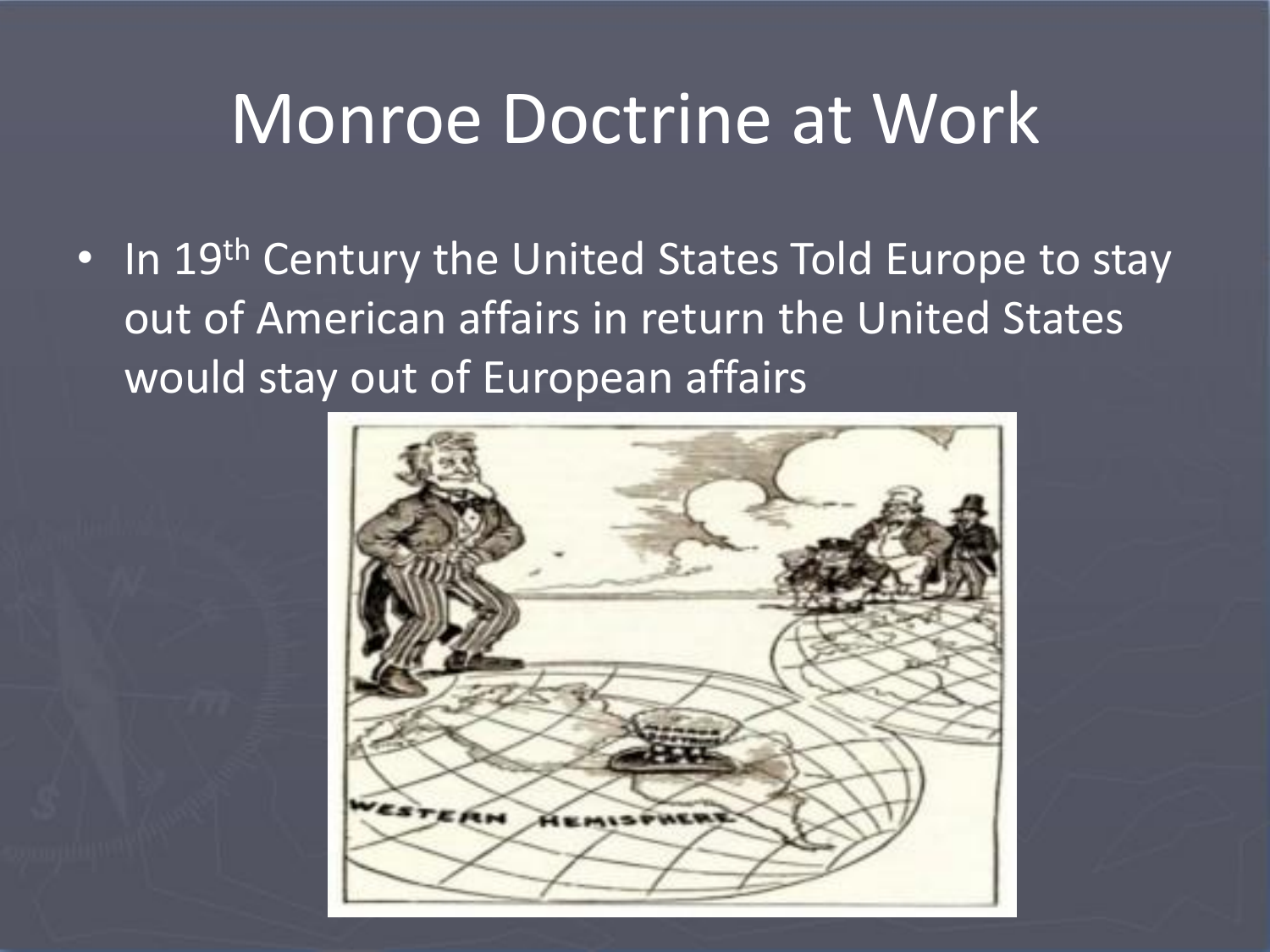#### Involvement in the Cold War

- Unstable governments and proximity to United States made Central America a hot spot for the Cold War – CIA vs. KGB battles
	- Training of agents and fighters
	- Ex. Contras of Nicaragua

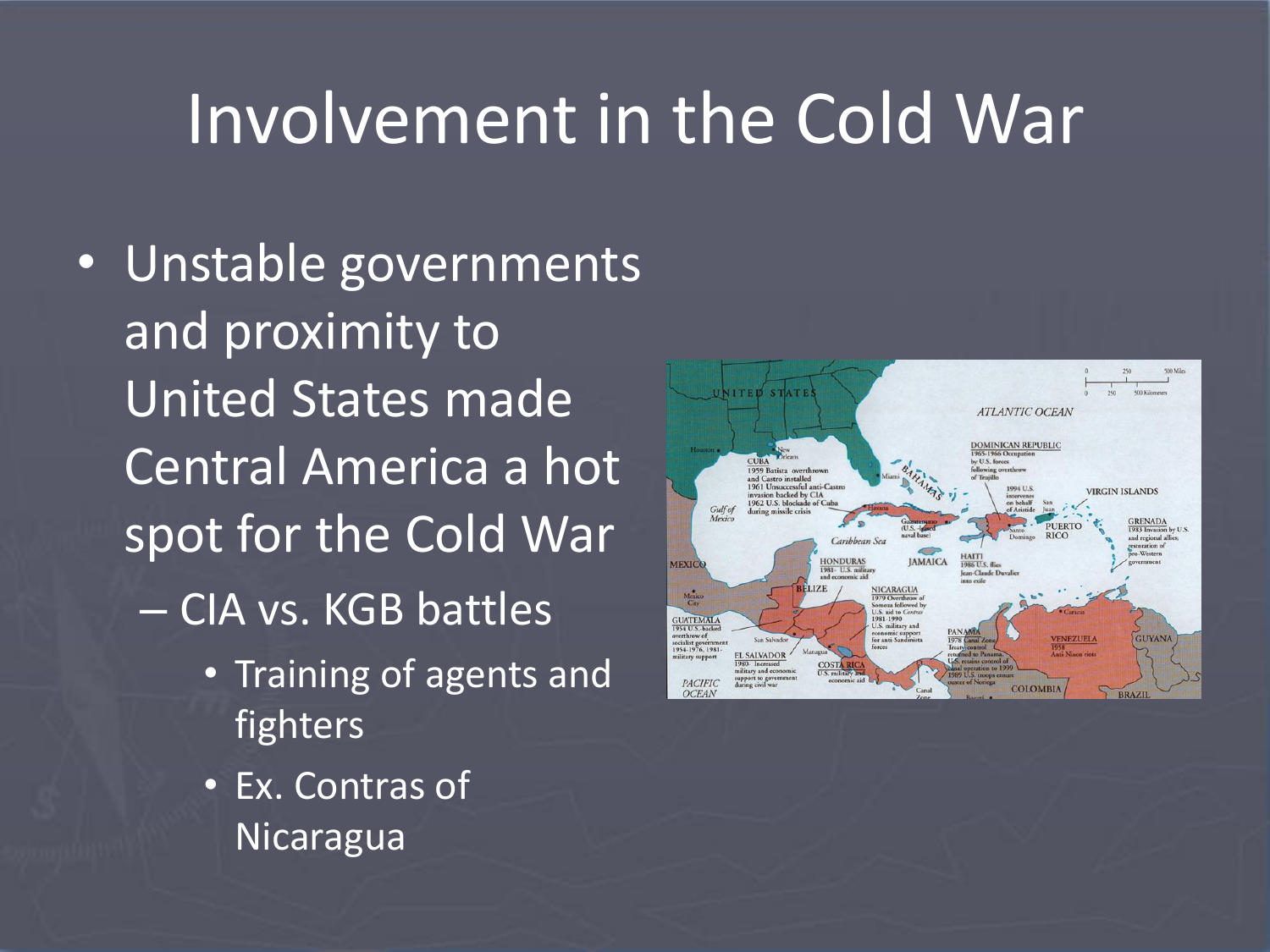### Fidel Castro

- Led overthrow of military dictatorship of Fulgencio Batista in 1959
- Nationalized US owned industries in 1960 and limited private ownership
	- Led to US ending diplomatic relations
	- Many Cubans flee to United States

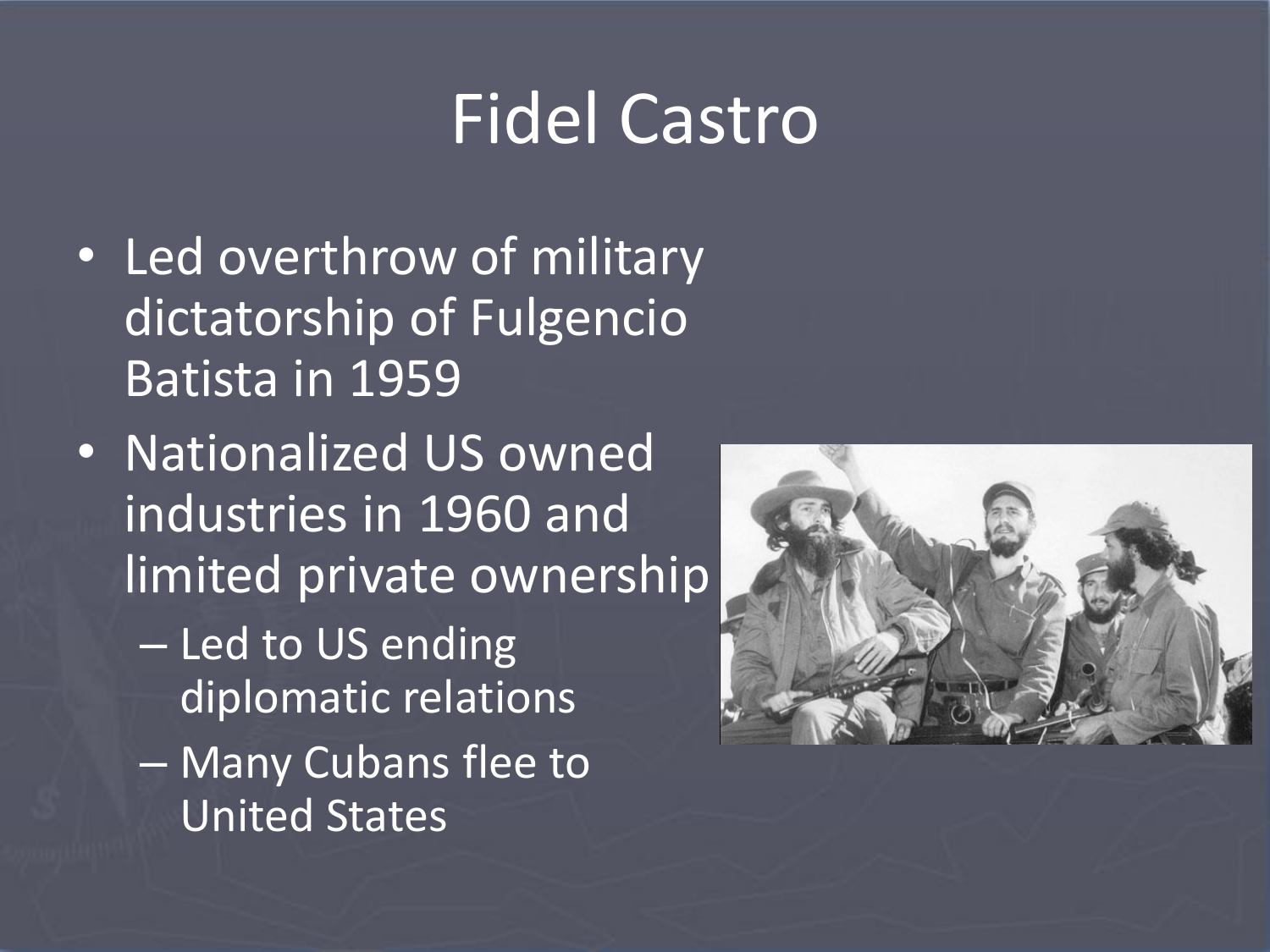#### Che Guevara

• Revolutionary leader from Argentina responsible for many socialist revolutions across Americas – 1953 Guatemala **• Stopped by CIA** – Cuba 1959 • Successful – Bolivia 1966 • Executed 1967

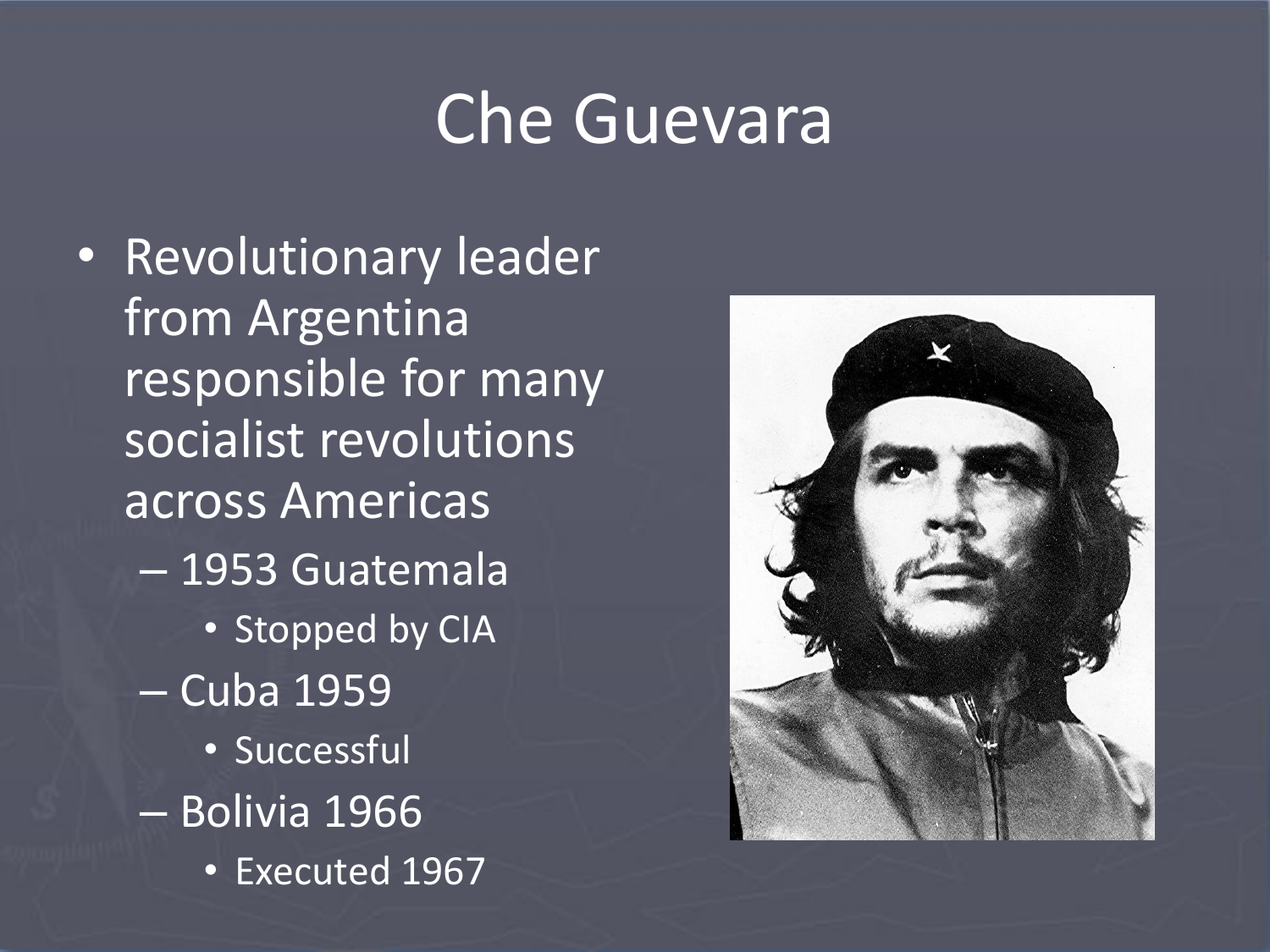### Cuba and the Cold War

- Bay of Pigs Invasion
	- April, 1961
	- CIA trained fighters trying to overthrow Castro regime
- Cuban Missile Crisis
	- October 1962
	- Russian Long range missiles found in Cuba

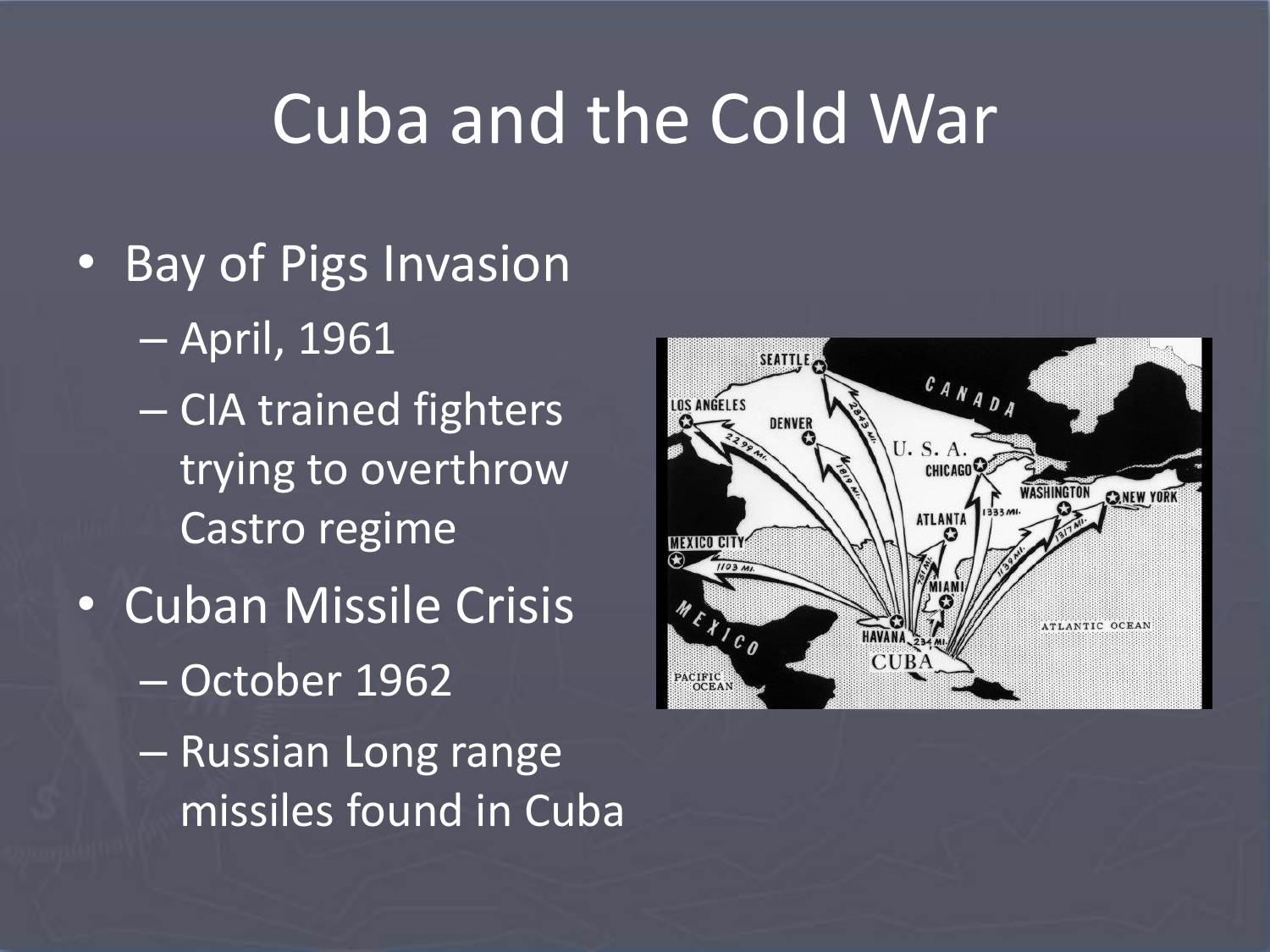## Grenada

- Granada had been developing close ties with Cuba since independence in 1974
- Marxist coup in 1983
	- US Soldiers moved in to protect American Nationals
		- Used tourist maps since no other good maps existed
- Government deposed and free elections established

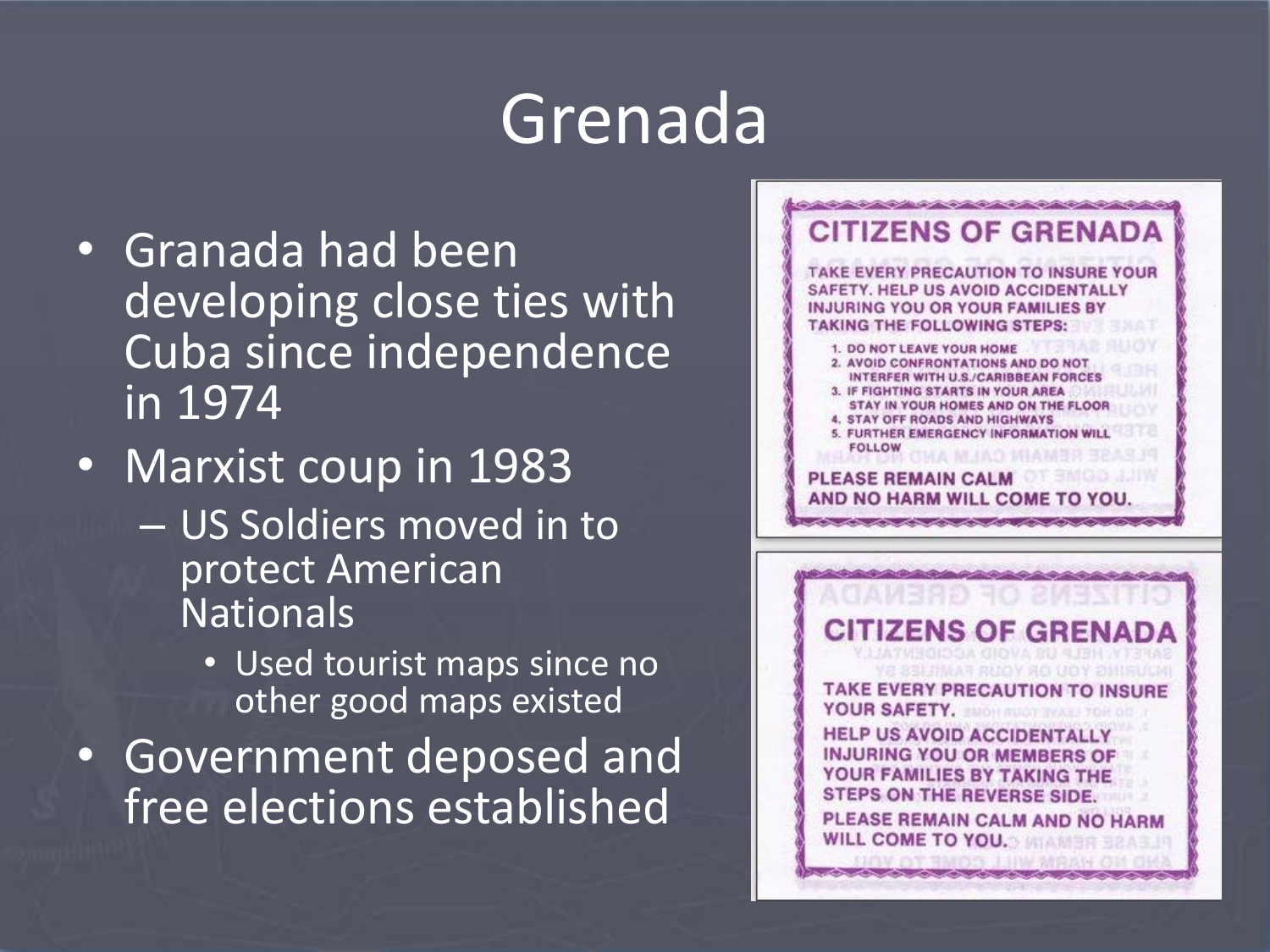#### Banana Republic

- Term used to describe countries under the control of foreign companies
	- Often companies exploiting a country's natural resources
		- Ex. United Fruit Company in Honduras
	- Take advantage of vulnerable governments

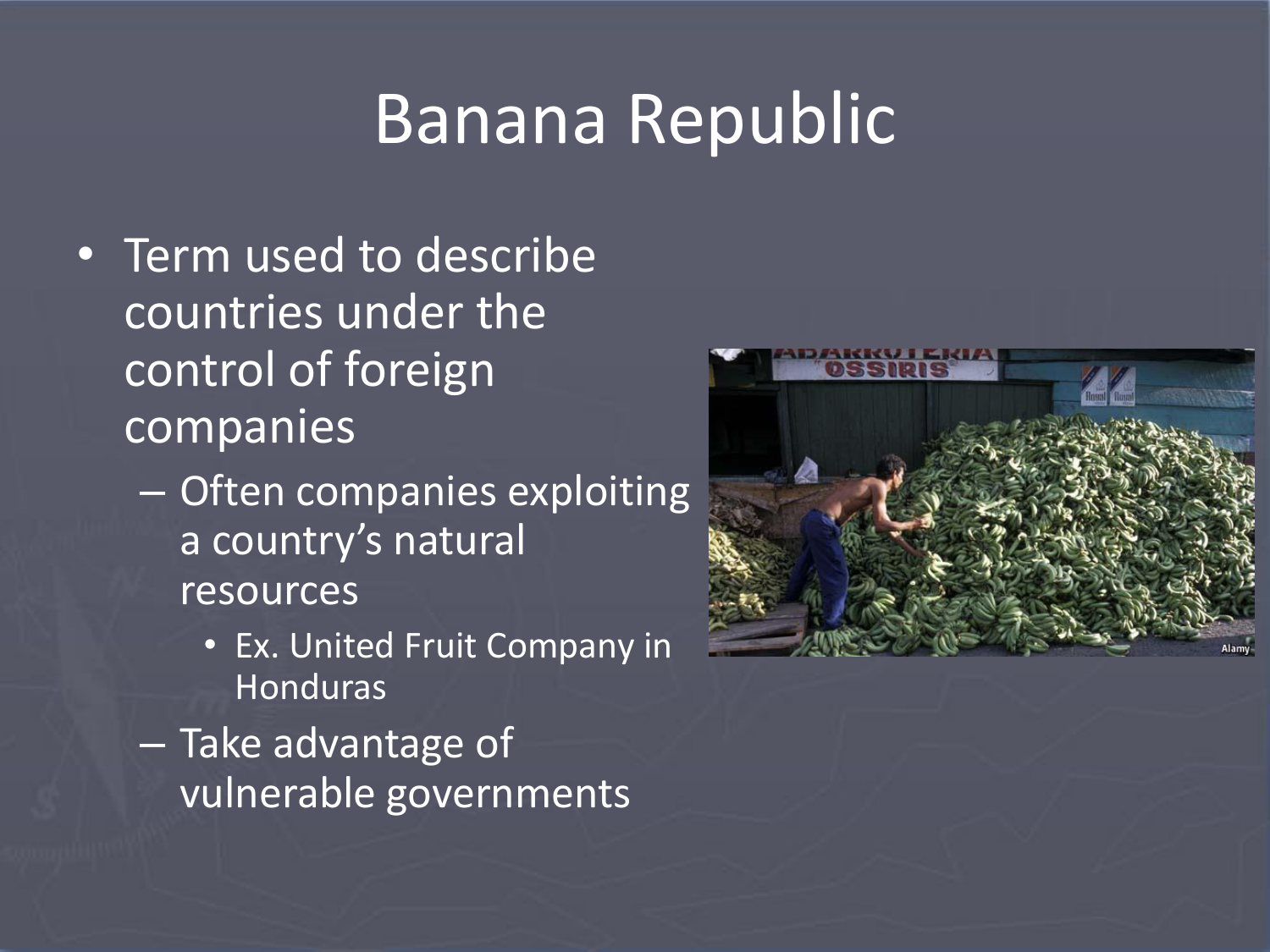### Commercial "Development"

- Countries hoping for foreign investment invited companies in with tax breaks
	- Countries hope companies will also build infrastructure
- Companies gain political power with control of economy
	- Influence legislation
	- Muscle out local competition
	- Profits go to company headquarters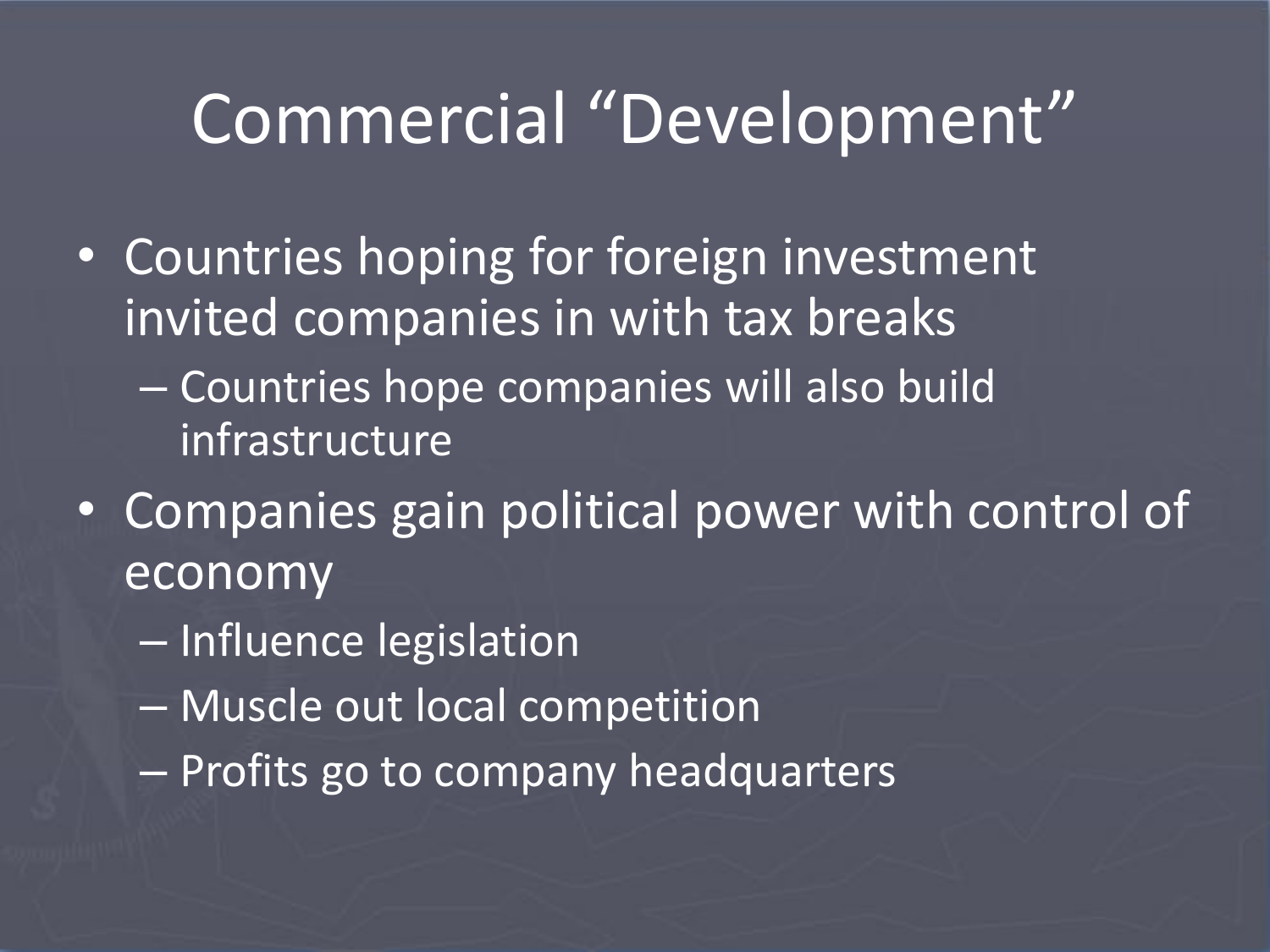#### La United Fruit Co. by Pablo Neruda

. . . The Fruit Company, Inc.

Reserved for itself the most succulent, The central coast of my own land, The delicate waist of the Americas.

• It rechristened its territories As the "Banana Republics", And over the sleeping dead, Over the restless heroes Who brought about the greatness, The liberty and the flags,

It established a comic opera. .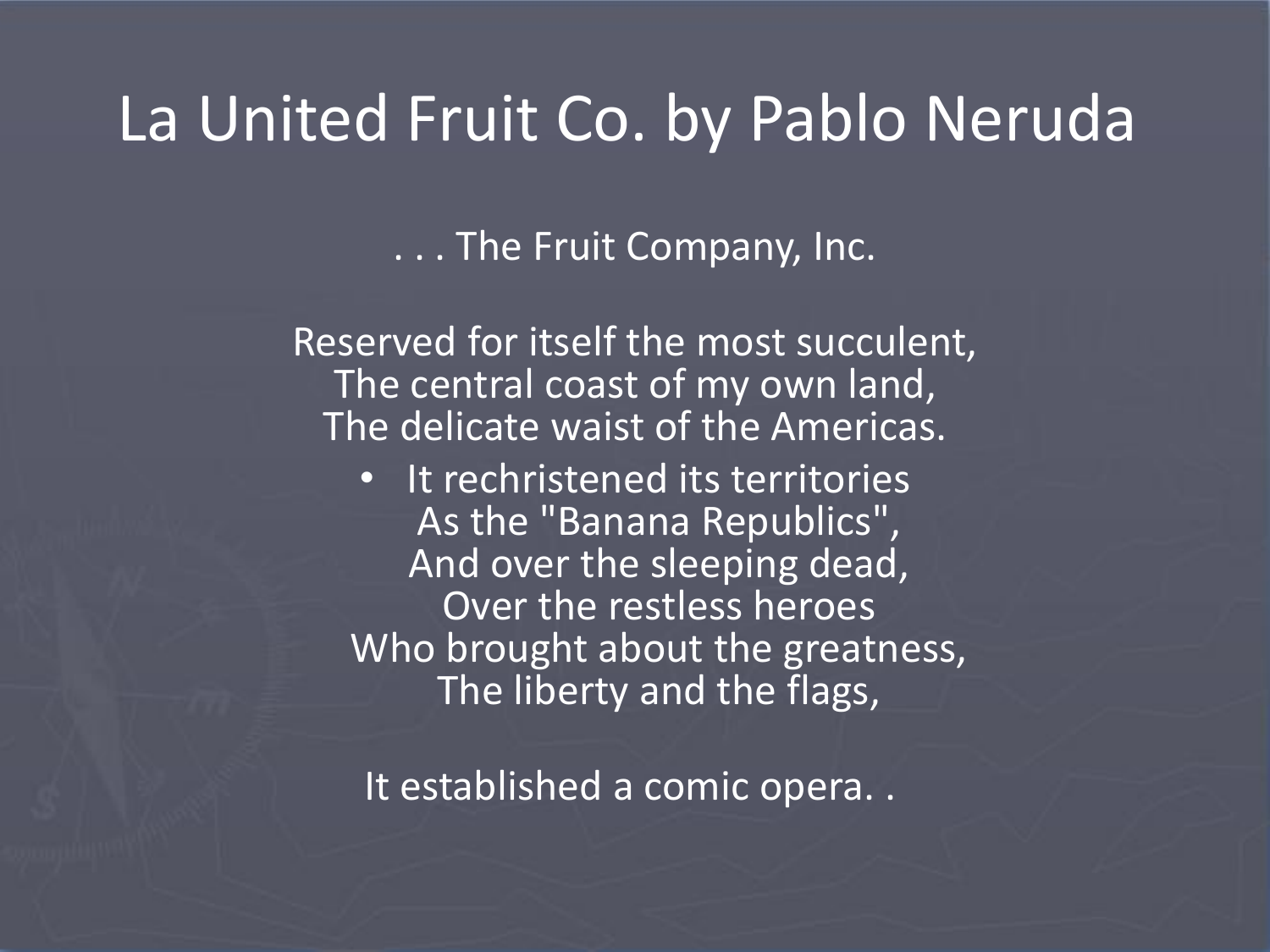### The School of the Americas

- Established in United States to train Latin American fighters
	- Used to train anti-communist and anti-narcotic fighters
	- Roughly 64,000 fighters
- Renamed the Western Hemisphere Institute for Security Cooperation in 2001

"The School of the Americas was biggest base for destabilization in Latin America."

- Panamanian President Jorge Illueca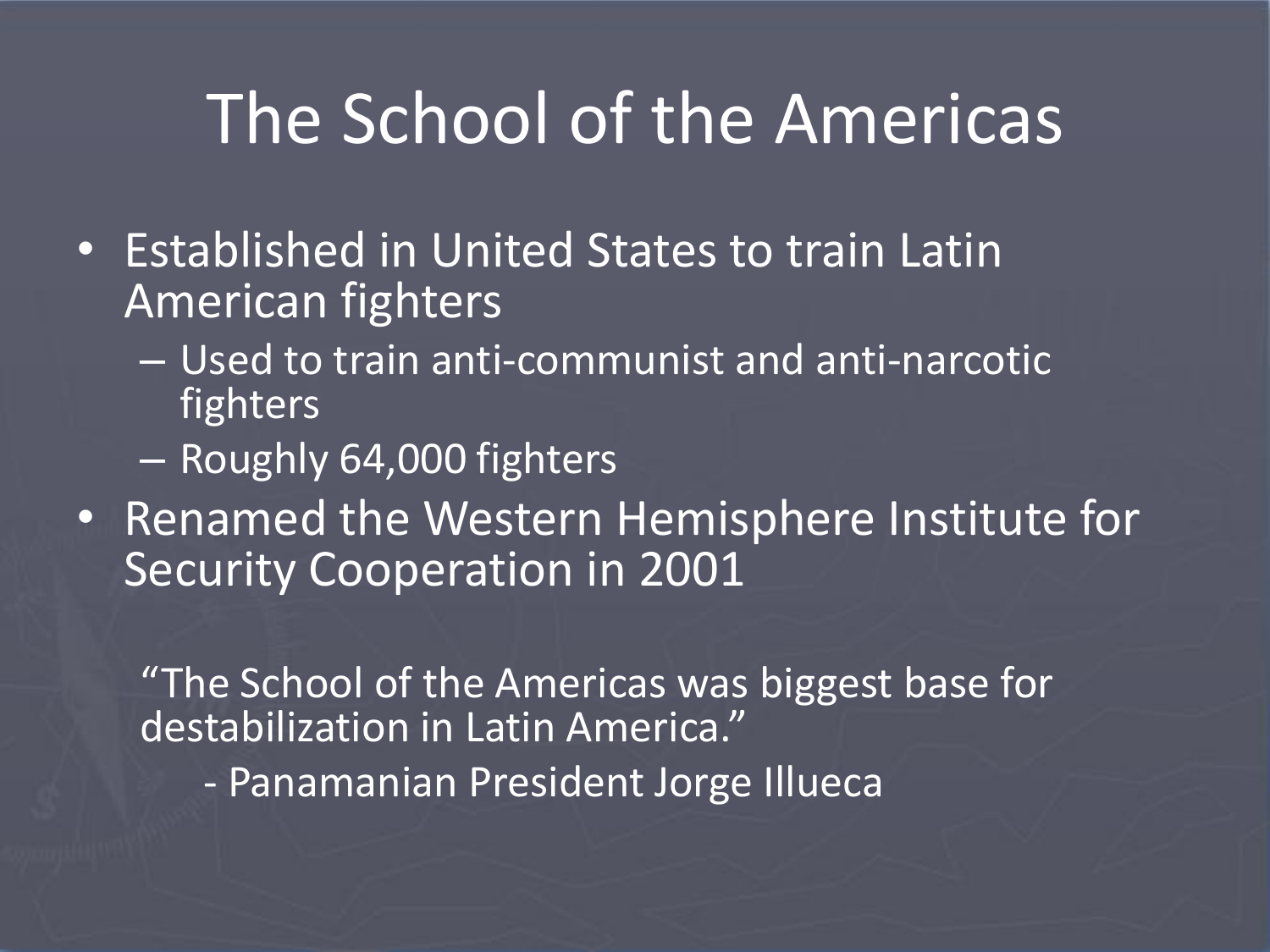# Manuel Noriega

- Graduate of School of the Americas
- 1983 Noriega creates a military dictatorship in Panama
- United States intervenes
	- 1989 attempts to get a military coup
	- 1990 United States invades Panama
		- Arrests Noriega on drug trafficking charges